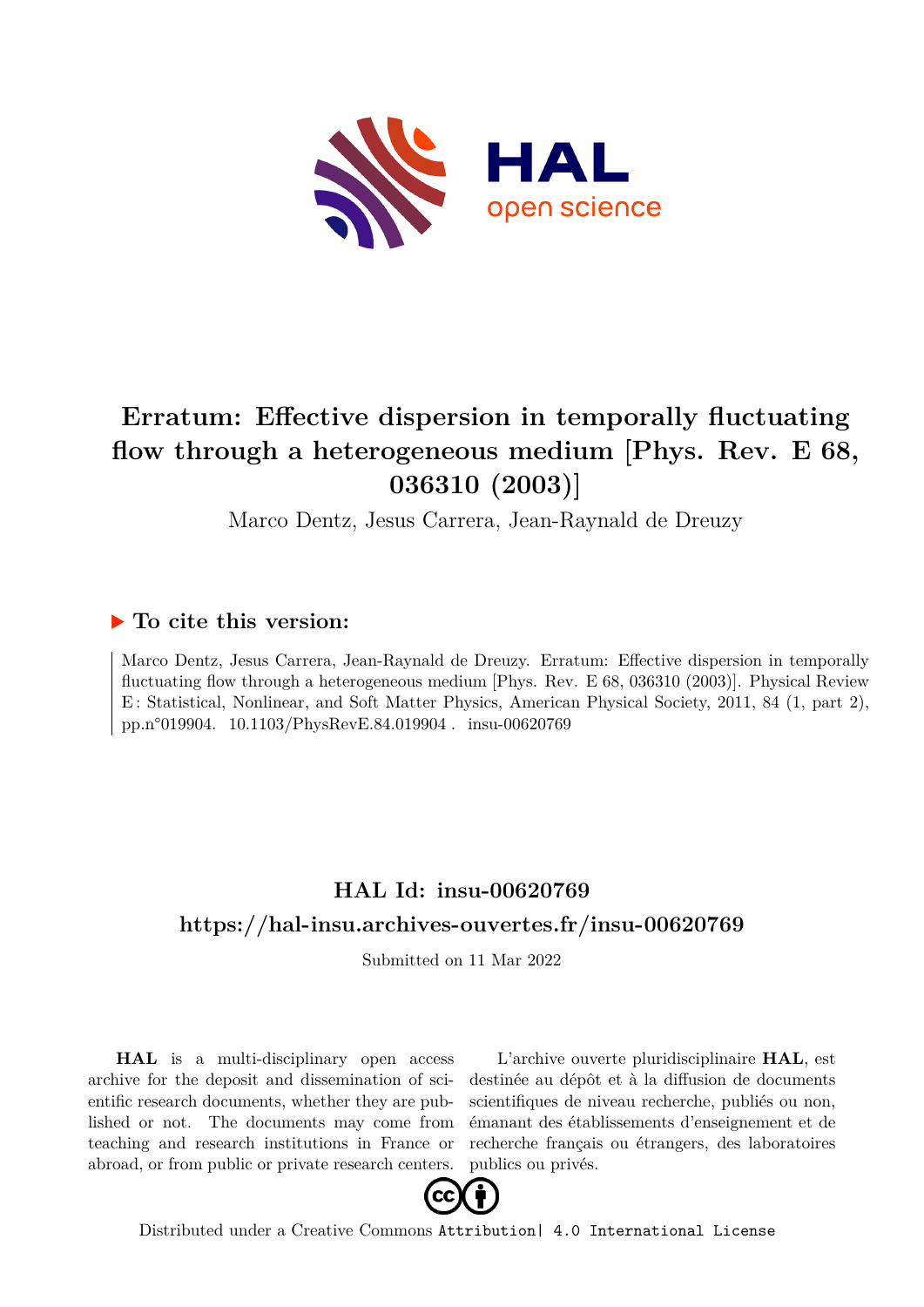## **Erratum: Effective dispersion in temporally fluctuating flow through a heterogeneous medium [Phys. Rev. E 68, 036310 (2003)]**

Marco Dentz,  $1$ <sup>\*</sup>, Jesus Carrera,<sup>1</sup> and Jean-Raynald de Dreuzy<sup>1,2</sup>

<sup>1</sup>*Spanish National Research Council (IDAEA-CSIC), E-08034 Barcelona, Spain*

<sup>2</sup>*Geosciences Rennes (UMR CNRS 6118), Campus de Beaulieu, Universit ´ e de Rennes 1, F-35042 Rennes cedex, France ´*

(Received 16 May 2011; published 15 July 2011)

DOI: [10.1103/PhysRevE.84.019904](http://dx.doi.org/10.1103/PhysRevE.84.019904) PACS number(s): 47*.*56*.*+r, 05*.*60*.*−k, 92*.*40*.*Kf, 02*.*50*.*Ey, 99*.*10*.*Cd

In our paper we studied transport of a passive solute in the flow through a heterogeneous medium under temporal fluctuations of the flow boundary conditions. We employed a stochastic modeling approach for both the spatial medium heterogeneities and the temporal flow fluctuations. Using perturbation theory in the spatiotemporal fluctuations of the flow velocity, we derived explicit expressions for the effective dispersion coefficients. We concluded that temporal fluctuations in direction of the mean flow enhance solute dispersion both in longitudinal and transverse direction.

Recently, we have conducted numerical simulations [1] of transport in temporally fluctuating flow through heterogeneous porous media. Contrary to our paper, we have found that temporal fluctuations in longitudinal direction have only a subleading effect on both longitudinal and transverse dispersion. Therefore, we have revised our previous derivation. We found that the discrepancy between the analytical results and the numerical observations can be traced back to the disregard of certain contributions in the perturbation expansion for the dispersion coefficients.

These terms are caused by the specific form of the flow field  $\mathbf{u}(\mathbf{x},t)$  through a heterogeneous medium. The field  $\mathbf{u}(\mathbf{x},t)$  can be decomposed into a term that fluctuates in time only, and one that fluctuates in space and time (e.g., [2] and this paper),

$$
\mathbf{u}(\mathbf{x},t) = \mathbf{u}(t) - \mathbf{u}'(\mathbf{x},t). \tag{1}
$$

The space-ensemble average, denoted here by an overbar, of the fluctuation  $\mathbf{u}'(\mathbf{x},t) = \mathbf{0}$  is zero. In our paper, we identified the terms arising from the spatiotemporal fluctuations  $\mathbf{u}'(\mathbf{x},t)$ as macroscopic contributions to both the longitudinal and transverse dispersion coefficients. However, as outlined in the following, for longitudinal fluctuations  $[u_i(t) = \delta_{i1}u(t)]$  cross contributions between  $\mathbf{u}(t)$  and  $\mathbf{u}'(\mathbf{x},t)$  cancel with these terms. Thus, we find that there is actually no sizable contribution to the dispersion coefficients for temporal flow fluctuations in the direction of the mean flow.

Nevertheless, the results of our paper are valid for dispersion in a spatiotemporal random flow field of the structure,

$$
\mathbf{u}(\mathbf{x},t) = \mathbf{u} - \mathbf{u}'(\mathbf{x},t),\tag{2}
$$

that is, for a flow field that can be decomposed into the constant average and fluctuations in space and time with  $\mathbf{u}'(\mathbf{x},t) = \mathbf{0}$ . Dispersion in such random velocity fields finds applications in, for example, plasma turbulence, oceanography, and atmospheric transport [3–6].

In the following, we present the derivation of the expressions for the dispersion coefficients including the terms omitted in our original paper. We compare the analytical expressions to numerical random walk particle tracking simulations of transport in random velocity fields of type (1) and (2).

The starting point is the Fokker-Planck equation for the concentration *c*(**x***,t*),

$$
\frac{\partial c(\mathbf{x},t)}{\partial t} + \mathbf{u}(\mathbf{x},t) \cdot \nabla c(\mathbf{x},t) - D \nabla^2 c(\mathbf{x},t) = 0.
$$
 (3)

The dispersion coefficient *D* is constant. As boundary conditions we assume vanishing  $c(\mathbf{x},t)$  at infinity. The initial condition is  $c(\mathbf{x}, t = 0) = \delta(\mathbf{x})$ .

The incompressible random flow field  $\mathbf{u}(\mathbf{x},t)$  through a heterogeneous porous medium is given by the Darcy equation  $\mathbf{u}(\mathbf{x},t) = -K(\mathbf{x})\nabla h(\mathbf{x})$ , in which  $K(\mathbf{x})$  is hydraulic conductivity and *h*(**x**) hydraulic head. The log-hydraulic conductivity  $f(\mathbf{x}) = \ln[K(\mathbf{x})]$  is modeled as a stationary Gaussian random field. The flow field  $\mathbf{u}(\mathbf{x},t)$  is approximated by the linearized solution of the Darcy equation (e.g., this paper). It can be decomposed into

$$
u_i(\mathbf{x},t) = u\delta_{i1} - uv_i(t) - u'_i(\mathbf{x},t). \tag{4}
$$

The spatiotemporal fluctuations  $u_i'(\mathbf{x},t)$  can be further decomposed into a term that fluctuates in space only and one that fluctuates in space and time,

$$
u'_{i}(\mathbf{x},t) = u'_{i1}(\mathbf{x}) - u'_{i}( \mathbf{x}) v_{i}(t).
$$
 (5)

We define the  $u'_{il}(\mathbf{x})$  through their Fourier transforms as  $u_{il}(\mathbf{x}) = u_{l}u(\mathbf{x})$  (**x**) with  $p_{il}(\mathbf{x}) = v_{il} - u_{l}u_{l}$  (**x**) with  $v_{il}$  $\widetilde{u}'_{il}(\mathbf{k}) = up_{il}(\mathbf{k}) \widetilde{f}'(\mathbf{k})$  with  $p_{il}(\mathbf{k}) \equiv \delta_{il} - k_i k_l / k^2$ . We sum transform, see the original paper.

The stationary random field *ν*(*t*) quantifies the normalized fluctuations of the spatial mean hydraulic gradient. Its time average is zero by definition  $\langle v(t) \rangle = 0$ . The ensemble average over the temporal random process is denoted by the angular brackets; the average over all realizations of the random medium is denoted by the overbar.

The correlation functions are  $\langle v_l(t) v_m(t') \rangle = \sigma_{vv}^2 C_{lm}^{vv}(t-t')$ and  $\overline{f'(x) f'(x')} = \sigma_{ff}^2 C^{ff}(x - x')$ , with  $\sigma_{yy}^2$  and  $\sigma_{ff}^2$  the respective variances. They are characterized by the correlation time  $\tau$  and the correlation length *l*, respectively. The (spatial) correlation of the velocity fluctuations in Fourier space can be

<sup>\*</sup>marco.dentz@idaea.csic.es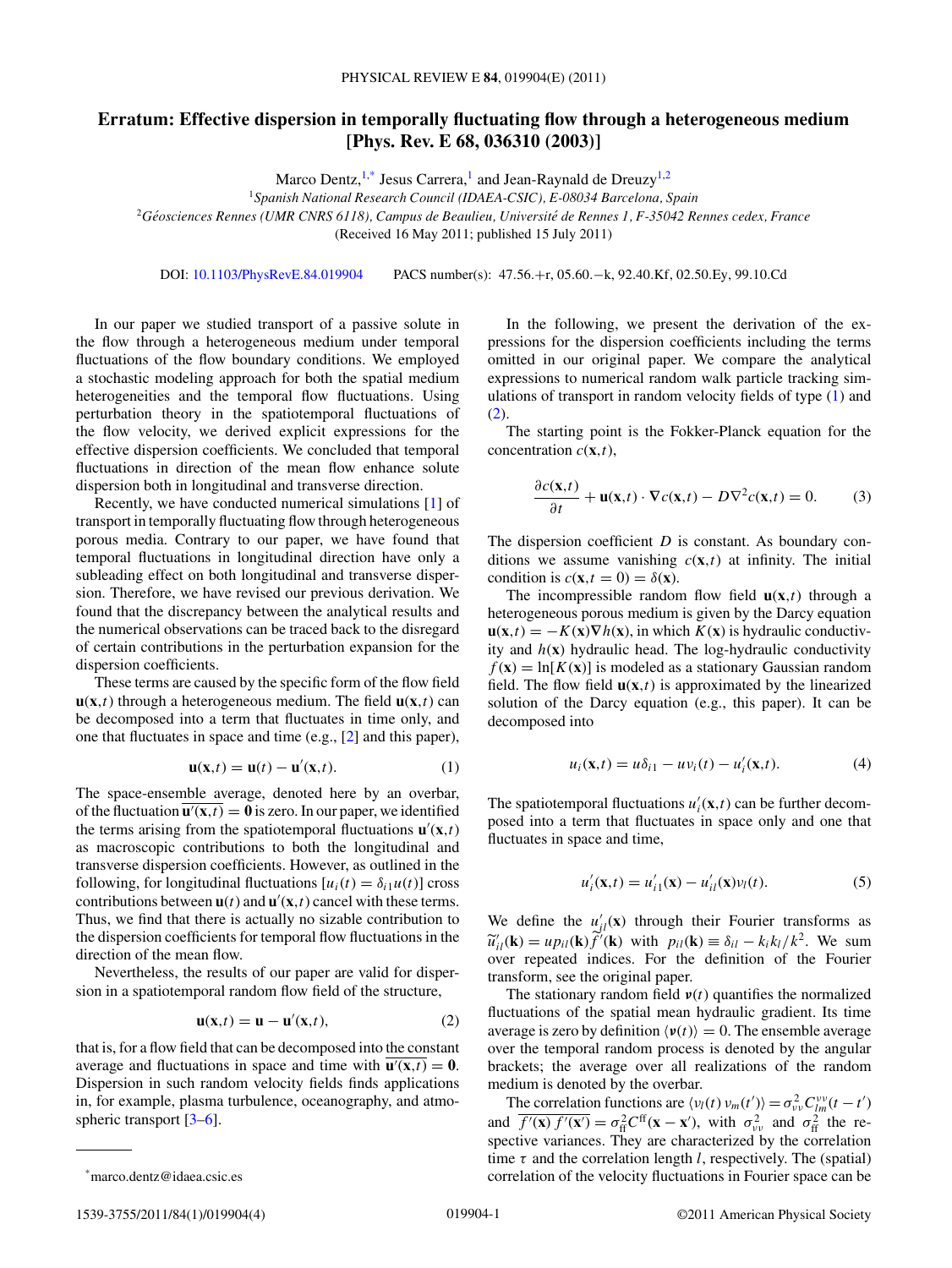

written as  $\overline{\widetilde{u}_i'(\mathbf{k},t)\widetilde{u}_j'(\mathbf{k}',t)} = \sigma_{\text{ff}}^2 \widetilde{C}_{ij}^{\text{uu}}(\mathbf{k},t,t')\widetilde{C}^{\text{ff}}(\mathbf{k})(2\pi)^d \delta(\mathbf{k} + \mathbf{k})$ **k**<sup>'</sup>), where we defined

$$
\widetilde{C}_{ij}^{\text{uu}}(\mathbf{k},t,t') = [\widetilde{C}_{i1j1}(\mathbf{k}) + \widetilde{C}_{iljm}(\mathbf{k})\nu_l(t)\nu_m(t')-\widetilde{C}_{i1jm}(\mathbf{k})\nu_m(t') - \widetilde{C}_{ilj1}(\mathbf{k})\nu_l(t)], \quad (6)
$$

with  $\tilde{C}_{iljm}(\mathbf{k}) = u^2 p_{il}(\mathbf{k}) p_{jm}(\mathbf{k}).$ 

Characteristic time scales are the correlation time *τ* of the fluctuations of  $v(t)$ , the advection scale  $\tau_u = l/u$ , and the dispersion scale  $\tau_D = l^2/D$ . The ratio between advection scale and dispersion scales defines the inverse Péclet number  $\epsilon = \tau_u/\tau_D$ . The Kubo number  $\kappa = \tau/\tau_u$  compares correlation and advection scales.

Solute dispersion is measured by the effective dispersion coefficients (e.g., this paper),

$$
D_{ij}^{\text{eff}}(t) = -\frac{1}{2} \frac{d}{dt} \frac{\partial^2}{\partial k_i \partial k_j} \langle \overline{\ln[\widetilde{c}(\mathbf{k}, t)]} \rangle |_{\mathbf{k} = \mathbf{0}},\tag{7}
$$

and the ensemble dispersion coefficients (e.g., this paper),

$$
D_{ij}^{\text{ens}}(t) = -\frac{1}{2} \frac{d}{dt} \frac{\partial^2}{\partial k_i \partial k_j} \langle \ln[\overline{\widetilde{c}(\mathbf{k}, t)}] \rangle |_{\mathbf{k} = \mathbf{0}}.
$$
 (8)

The difference between the two quantities measures the evolution of the sample-to-sample fluctuations of the centerof-mass position,  $D_{ij}^{\text{cm}}(t) = D_{ij}^{\text{ens}}(t) - D_{ij}^{\text{eff}}(t)$ .

Using the decomposition  $(4)$  of  $\mathbf{u}(\mathbf{x},t)$  in (3) and performing the Fourier transform we derive the equivalent integral equation,

$$
\widetilde{c}(\mathbf{k},t) = \widetilde{c}_0(\mathbf{k},t|0) \n- \int_{k'} \int_0^t dt' \widetilde{c}_0(\mathbf{k},t|t') i \mathbf{k} \cdot \widetilde{\mathbf{u}}'(\mathbf{k}',t') \widetilde{c}(\mathbf{k}-\mathbf{k}',t'). \quad (9)
$$

We use the short-hand notation  $\int_k = \int d^d k / (2\pi)^d$  with *d* the dimensionality of space. The propagator  $\widetilde{c}_0(\mathbf{k}, t|t')$  is given by





FIG. 1. Longitudinal and transverse effective dispersion coefficients for  $d = 2$  dimensions in the velocity field (4) obtained from (solid) numerical random walk particle tracking simulations for  $\sigma_{\text{ff}}^2 = 10^{-2}$  and  $\sigma_{\text{vv}}^2 = 10^{-1}$  and (dashed) the perturbation theory expression (30) for  $D_{11}^{\text{eff}}(t)$ . The transverse coefficient is essentially given by the local dispersion coefficient.

with  $\widetilde{g}_0(\mathbf{k}, t) = \exp(-Dk^2t + ik_1ut)$  the propagator of the homogeneous transport equation, that is, for  $u_i(\mathbf{x},t) =$  $u\delta_{i1}$  in (3). Iteration of (9) gives a perturbation series  $\widetilde{\mathbf{u}}'(\mathbf{k},t)$ .

We insert the expansion of  $(9)$  in  $(7)$  and  $(8)$  and expand the logarithms up to second order in  $\tilde{\mathbf{u}}'(\mathbf{k},t)$ . The resulting<br>connections then are suggested and only contributions up to expressions then are averaged and only contributions up to order  $\sigma_{\text{ff}}^2 \sigma_{\nu\nu}^2$  are retained. Thus, we obtain

$$
D_{ij}^{\text{ens}}(t) = D_{ij} + \sigma_{\text{ff}}^2 \int_{k'} \widetilde{C}^{\text{ff}}(\mathbf{k'}) \mathcal{F}_{ij}^+(\mathbf{k'}, t), \qquad (11)
$$

$$
D_{ij}^{\rm cm}(t) = \sigma_{\rm ff}^2 \int_{k'} \exp(-2\mathbf{k'} \mathbf{D} \mathbf{k'} t) \widetilde{C}^{\rm ff}(\mathbf{k'}) \mathcal{F}_{ij}^-(\mathbf{k'}, t), \quad (12)
$$

where we defined the auxiliary functions,

$$
\mathcal{F}_{ij}^{\pm}(\mathbf{k}',t) = I_{ij}^{(1)}(\mathbf{k}',t) + \sigma_{vv}^2 \sum_{l,m=1}^d \left[ I_{ijlm}^{(2)}(\mathbf{k},t) - I_{ijlm}^{(3)}(\mathbf{k}',t) - 2I_{ijlm}^{(4)}(\mathbf{k},t) \right],
$$
\n(13)

together with

$$
I_{ij}^{(1)}(\mathbf{k}',t) = \int_0^t dt' \widetilde{C}_{i1j1}(\mathbf{k}') \widetilde{g}_0(\mp \mathbf{k}', \pm t'), \qquad (14)
$$

$$
I_{ijlm}^{(2)}(\mathbf{k}',t) = \int_0^t dt' \widetilde{C}_{iljm}(\mathbf{k}') C_{lm}^{\nu\nu}(t') \widetilde{g}_0(\mp \mathbf{k}', \pm t'), \quad (15)
$$

$$
I_{ijlm}^{(3)}(\mathbf{k}',t) = \int_0^t dt' \widetilde{C}_{i1j1}(\mathbf{k}') \widetilde{g}_0(\mp \mathbf{k}', \pm t') u^2 k'_l F_{lm}(t') k'_m,
$$
\n(16)

$$
I_{ijlm}^{(4)}(\mathbf{k}',t) = \int_0^t dt' \widetilde{C}_{i1jm}(\mathbf{k}') \widetilde{g}_0(\mp \mathbf{k}', \pm t') \times i u k'_l G_{lm}(t').
$$
\n(17)

FIG. 2. Longitudinal and transverse effective dispersion coefficients for  $d = 3$  in the velocity field (4). The setup is the same as for Fig. 1.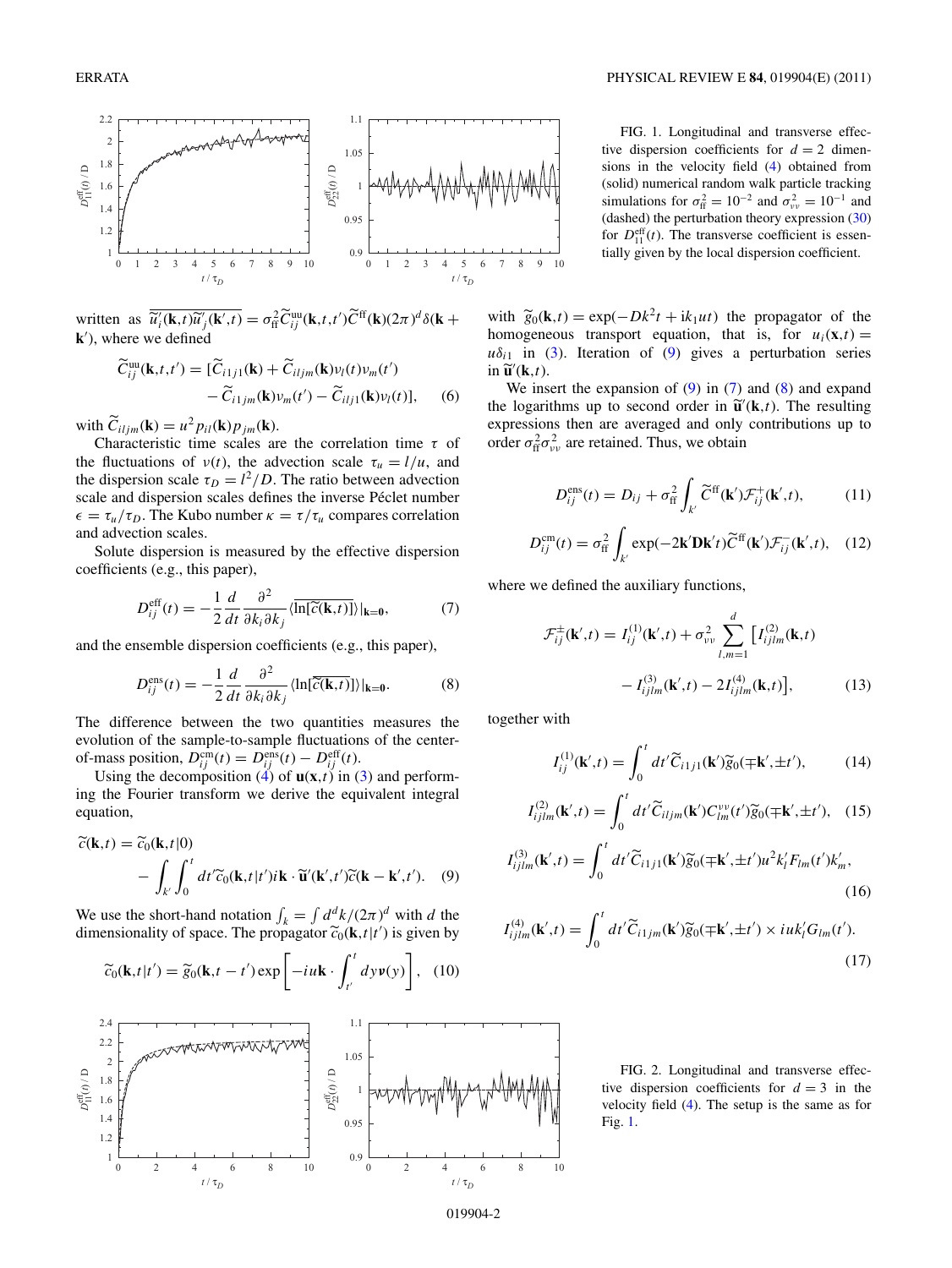

We furthermore defined

$$
F_{lm}(t') = \int_0^{t'} dy \int_0^y dy' C_{lm}^{\nu\nu}(y'), \qquad (18)
$$

$$
G_{lm}(t') = \int_0^{t'} dy C_{lm}^{\nu \nu}(y).
$$
 (19)

Note that the contributions due to  $(16)$  and  $(17)$  were not taken into account in our paper. These contributions originate from the expansion of the exponential on the right side of  $(10)$ . For a velocity field of type (2) this term is not present and the only contributions to the dispersion coefficients are given by (14) and (15).

For fluctuations in one direction only, (13) reads as

$$
\mathcal{F}_{ij}^{\pm}(\mathbf{k}',t) = I_{ij}^{(1)}(\mathbf{k}',t) + \sigma_{vv}^{2} \left[ I_{ij11}^{(2)}(\mathbf{k}',t) - I_{ij11}^{(3)}(\mathbf{k}',t) - 2I_{ij11}^{(4)}(\mathbf{k}',t) \right].
$$
\n(20)

Expanding the contributions  $I_{ij11}^{(3)}(\mathbf{k},t)$  and  $I_{ij11}^{(4)}(\mathbf{k},t)$  by integration by parts, we derive

$$
\mathcal{F}_{ij}^{\pm}(\mathbf{k}',t) = \int_0^t dt' \widetilde{C}_{i1j1}(\mathbf{k}') \widetilde{g}_0(\mp \mathbf{k}', \pm t') - \sigma_{\nu\nu}^2 \sum_{n=1}^4 A_n^{\pm}(\mathbf{k}',t),
$$
\n(21)

where the first contribution on the right side is identical to the one for steady flow (e.g., [7]). The remaining contributions are given by

$$
A_1^{\pm}(\mathbf{k}',t) = -\widetilde{C}_{i1j1}(\mathbf{k}')\widetilde{g}_0(\mp \mathbf{k}', \pm t) \frac{u^2 k_1'^2}{\pm \mathbf{k}' \mathbf{D} \mathbf{k}' + i u k_1'} F_{11}(t),\tag{22}
$$

$$
A_2^{\pm}(\mathbf{k}',t) = \int_0^t dt' \widetilde{C}_{i1j1}(\mathbf{k}') \widetilde{g}_0(\mp \mathbf{k}', \pm t')
$$

$$
\times \frac{\pm iuk'_1 Dk'^2}{\pm Dk'^2 + iuk'_1} G_{11}(t'), \tag{23}
$$



FIG. 3. Longitudinal and transverse effective dispersion coefficients for  $d = 2$  dimensions in the velocity field  $(34)$  obtained from (solid) numerical random walk particle tracking simulations for  $\sigma_{\text{ff}}^2 = 10^{-1}$  and  $\sigma_{\text{vv}}^2 = 1$  and (dashed) the corresponding perturbation theory expressions from our paper.

$$
A_3^{\pm}(\mathbf{k}',t) = -\widetilde{C}_{i1j1}(\mathbf{k}')\widetilde{g}_0(\mp \mathbf{k}', \pm t) \frac{iuk'_1}{\pm Dk'^2 + iuk'_1} F_{11}(t),\tag{24}
$$

$$
A_4^{\pm}(\mathbf{k}',t) = -\int_0^t dt' \widetilde{C}_{i1j1}(\mathbf{k}') \widetilde{g}_0(\mp \mathbf{k}', \pm t')
$$
  
 
$$
\times \frac{\pm Dk'^2}{\pm Dk'^2 + iuk'_1} C_{11}^{\nu\nu}(t'). \tag{25}
$$

We consider now the leading-order behavior for small inverse Péclet number  $\epsilon \ll 1$  and times large compared to the advection scale,  $t \gg \tau_u$ . The contributions due to (23) and  $(25)$  are of the order of the inverse Péclet number and thus subleading. The contributions to the dispersion coefficients due to  $(22)$  and  $(24)$  are given by

$$
\delta^{(l)} D_{ij}^{\pm} = \sigma_{\rm ff}^2 \sigma_{\nu\nu}^2 \int_{k'} \widetilde{C}^{\rm ff}(\mathbf{k}') A_l^{\pm}(\mathbf{k}',t) \tag{26}
$$

for  $l = 1, 3$ . In order to evaluate these contributions, we specify the Gaussian correlation functions  $\widetilde{C}^{ff}(\mathbf{k}) =$  $(2\pi)^d \exp(-k^2 l^2/2)$  and  $C_{11}^{\nu\nu}(t) = \exp[-t^2/(2\tau^2)].$ 

In the limit  $\epsilon \ll 1$ , we obtain for  $\delta^{(1)}D_{ij}^{\pm}(t)$ ,

$$
\delta^{(1)}D_{ij}^{\pm}(t) = -\sigma_{\text{ff}}^2 \sigma_{\nu\nu}^2 F_{11}(t)(2\pi)^{d/2} l^d \int_{k'} \exp(-ik_1' l t/\tau_u) \times \exp(-k'^2 a^{\pm} l^2/2) i u k_1' \widetilde{C}_{i1j1}(\mathbf{k}') + \cdots, \quad (27)
$$

where the dots denote subleading contributions of order  $\epsilon$ . Note that  $a_n^+ = 1$  and  $a_n^- = 1 + 4t/\tau_D$ . We rescale  $k_i =$  $k_i^{\prime} l_1(t/\tau_u)$  and take the limit  $t/\tau_u \to \infty$  under the integral. This gives

$$
\delta^{(1)}D_{ij}^{\pm}(t) = -F_{11}(t)(t/\tau_u)^{-d-1}\sigma_{\text{ff}}^2\sigma_{\nu\nu}^2(2\pi)^{d/2}l^{-1}
$$

$$
\times \int_k i u k_1 \widetilde{C}_{i1j1}(\mathbf{k}) \exp(-ik_1) + \cdots. \quad (28)
$$

FIG. 4. Longitudinal and transverse effective dispersion coefficients for  $d = 3$  dimensions in the velocity field  $(34)$ . The setup is the same as for Fig. 3.